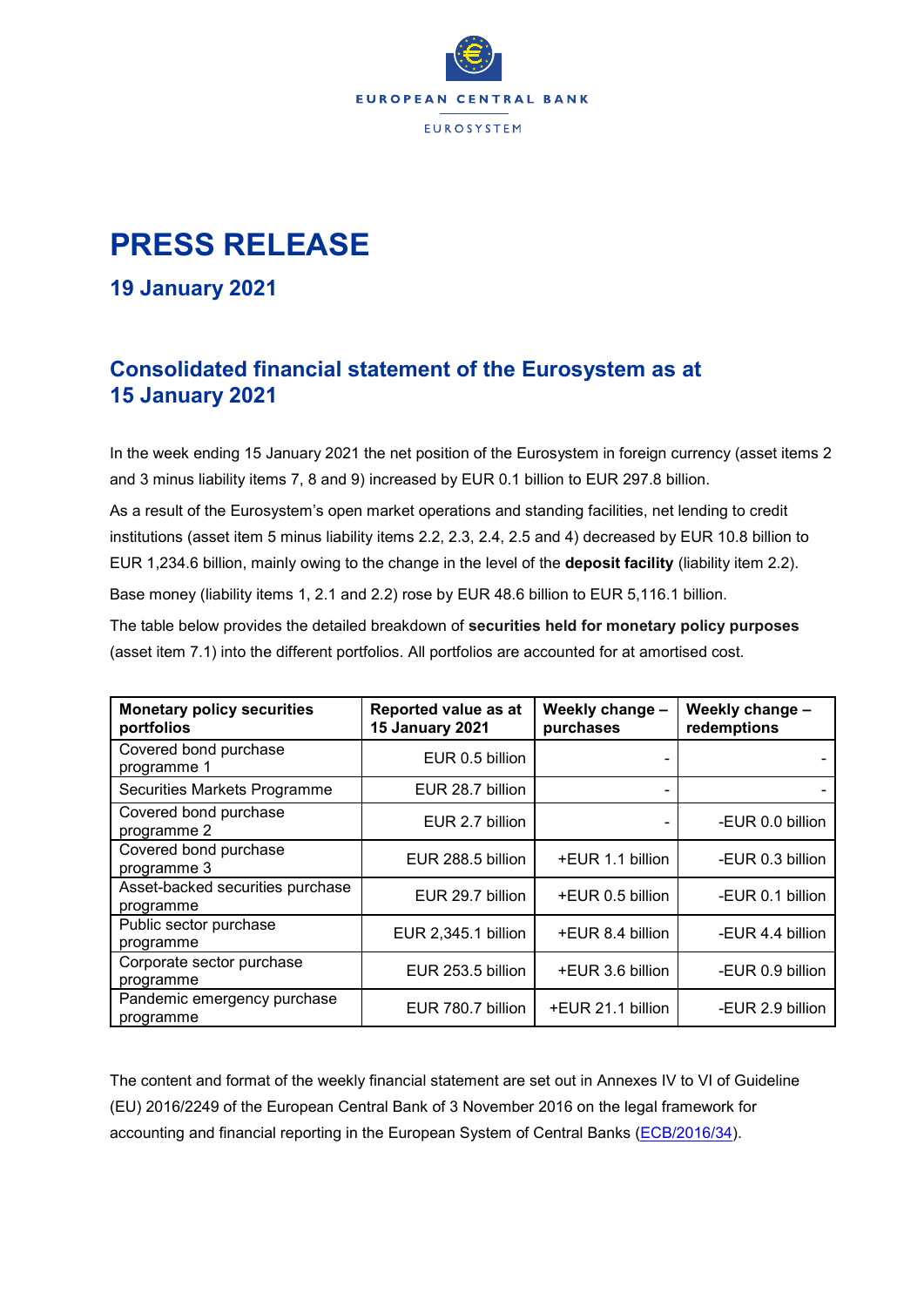**PRESS RELEASE / 19 January 2021 Consolidated financial statement of the Eurosystem as at 15 January 2021**

**European Central Bank** Directorate General Communications, Global Media Relations Division Sonnemannstrasse 20, 60314 Frankfurt am Main, Germany Tel.: +49 69 1344 7455, Email: media@ecb.europa.eu, Website: www.ecb.europa.eu